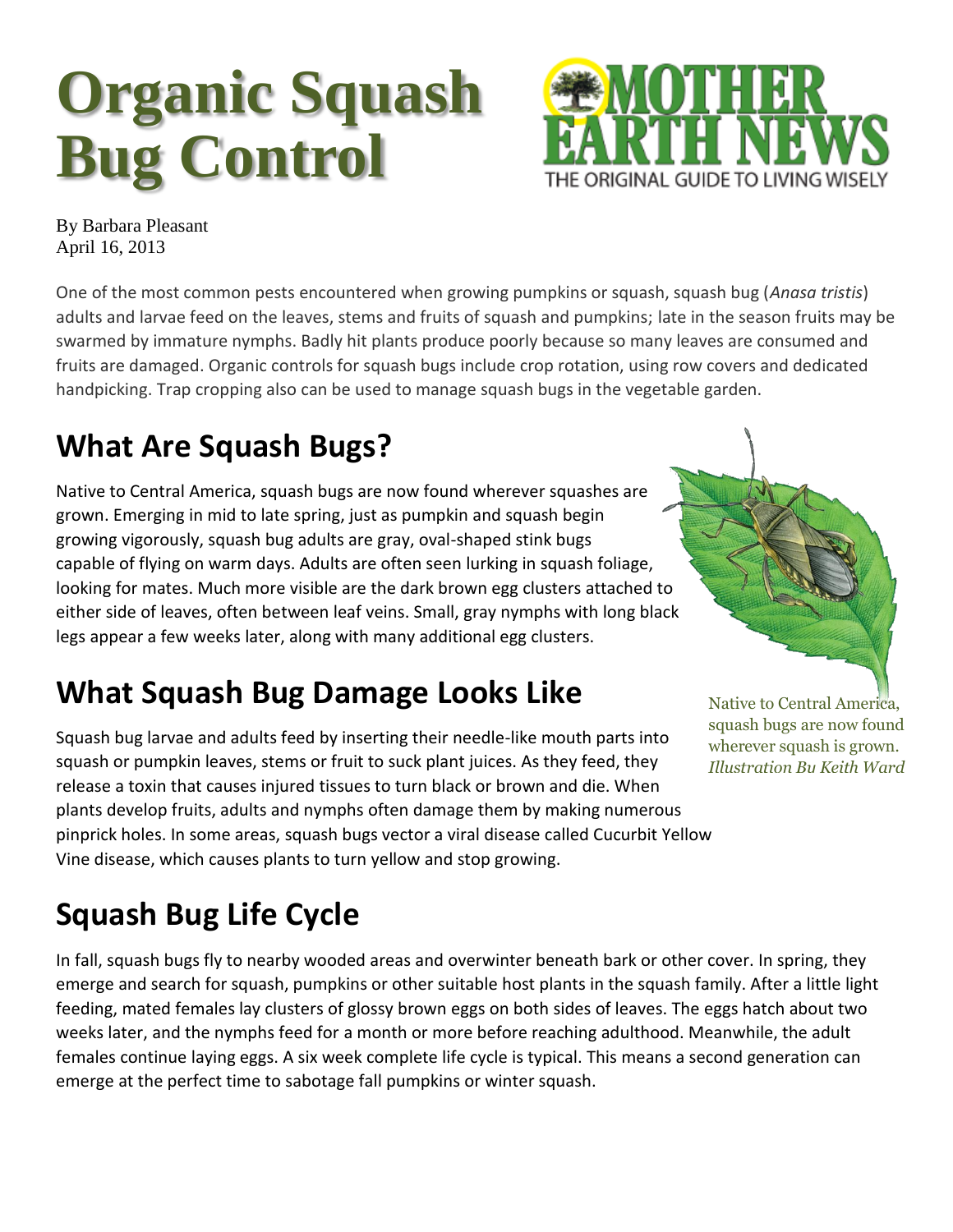#### **Squash Bug Predators**

Numerous natural predators can assist in the struggle to manage squash bugs, though most of them are most active late in the season. Natural enemies of the squash bug include [Tachinid flies](http://www.motherearthnews.com/organic-gardening/attract-parasitic-tachinid-fly-zw0z1303zkin.aspx) and tiny egg parasites that [resemble flying ants.](http://bugguide.net/node/view/360329/bgpage)

#### **Organic Squash Bug Control**

Good organic control of squash bugs involves using several different methods. Yellow summer squash are generally very attractive to squash bugs, as are buttercup squash and large pumpkins. When grown as crop plants, these attractive strains should be protected with **floating row covers** until they start to bloom heavily. You also can use a **small planting of early yellow squash as a trap crop** for squash bugs. When a number of squash bugs have gathered on the plants, place a bag over them and pull them up. Pull only one plant at a time, which forces surviving squash bugs to move to neighboring plants.

Squash bugs love pumpkins and squash, and they will sabotage the leaves, stems and fruits of these autumn favorites. For a pest-free squash patch, follow these expert tips for organic squash bug control, including handpicking and installing row covers. You also can use the opposite approach by including butternuts and other *C. moschata* species in your garden, which are slightly less attractive to squash bugs compared to other squash. However, when they are the only squash grown, squash bugs will feed on them quite happily.

Squash bugs are naturally attracted to the shelter near the base of squash plants, and both organic and plastic film mulch can provide them with convenient hiding places. You can exploit this behavior by **placing boards or thick pieces of cardboard beneath plants. Early in the morning, squash bugs found hiding beneath the boards can be quickly scraped off into a bucket of soapy water.**

**Handpicking adults and nymphs, and removing egg clusters from leaves, are required activities after row covers have been removed in midsummer.** Spraying the plants with water causes adults to move toward high leaves, where they are easy to grab. In situations where squash bugs are out of control, many gardeners gather them using small shop vacs with an inch or two of water in the reservoir. As for squash bug eggs, you can scrape them off with a wet fingernail or table knife (the glue that attaches them to the leaf is water soluble), or by using small pieces of duct tape, wrapped around your finger with the sticky side out.

### **More Advice on Organic Squash Bug Control**

Keep a close watch on your growing squashes and pumpkins in late spring, and pick and destroy any adults in search of host plants. Use floating row covers to protect plants until they start to bloom. Do all you can to provide food and habitat for wasps, tachinid flies and other beneficial insects. When adults are seen, immediately start scouting for eggs. Some gardeners combine handpicking with sprays made from natural soaps, which can desiccate young squash bugs.

If you keep [chickens](http://www.motherearthnews.com/organic-gardening/gardening-with-chickens-pest-control-zw0z1304zkin.aspx) or other poultry, allow them to clean up beds where you plan to grow squash or pumpkins before the crops are planted, and again at the end of the season.